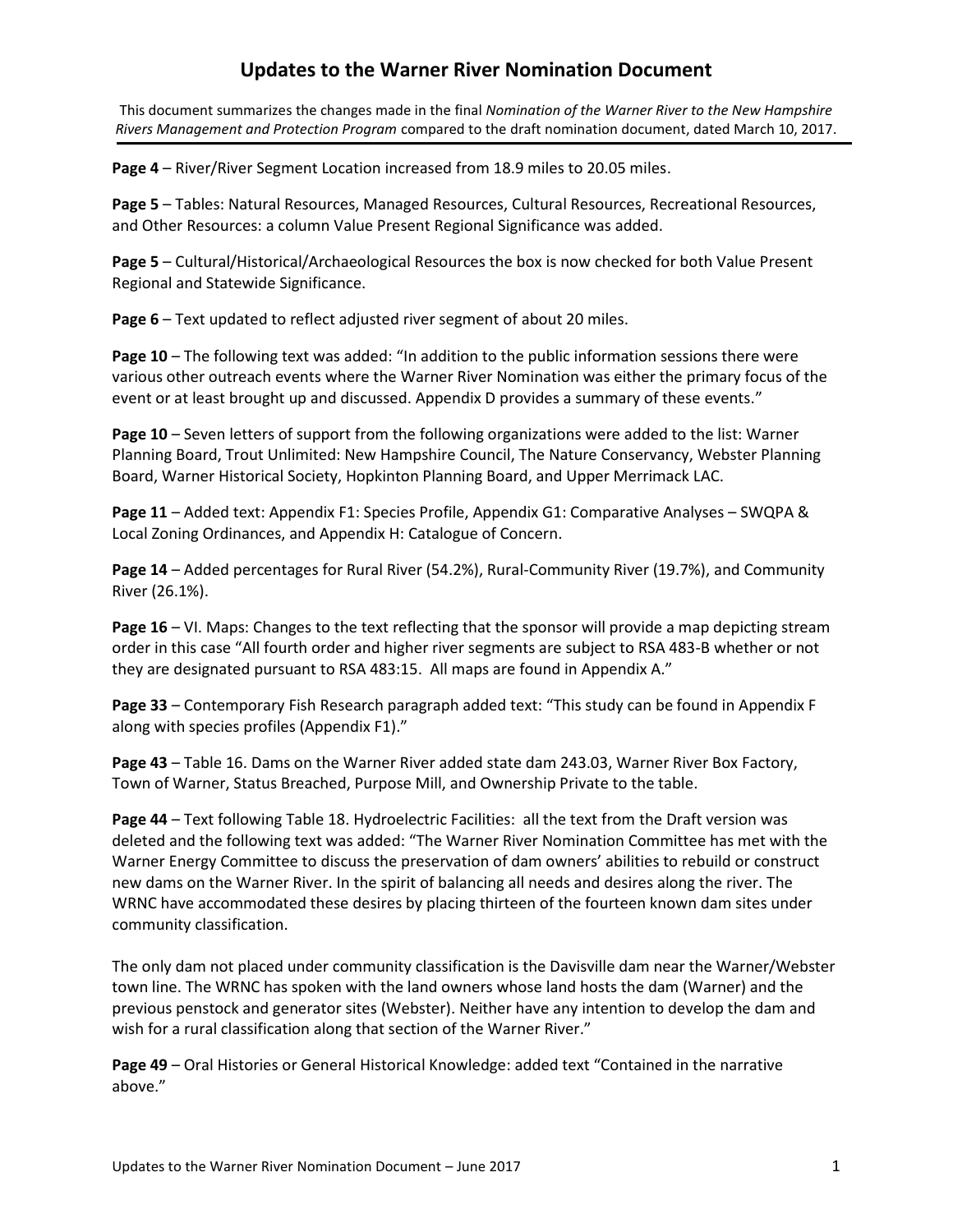**Page 54** – Table 22. Scenic Views of the Warner River: the following text was added to each photo: Photo 1: "toward the Warner and Bradford town line. This bridge marks the beginning of the first Warner RMPP Community Segment, where a series of historic mills once existed. Josiah Melvin purchased the former gristmill and sawmill of Lieutenant Hoyt in 1798. $1$  Many of the historic homes still remain today."

Photo 2: "The downstream view of the Warner River from the Melvin's Mills bridge, just before the river plunged over the dam that once harvested the river's waterpower. Five of Josiah's sons also became millers or mechanics, and the village was named in their honor.<sup>2</sup> At the base of the dam is Mill Pond that still exists as a swimming hole today. The old railroad passed through the village, river-left, and boxcars carried out many mills' finished lumber."

Photo 3: "Farther downstream, looking upstream from Laing Lane bridge toward a set of old railway bridge abutments and Warner River Hydro's pump house (river-right)."

Photo 4: "View from Laing Bridge looking downstream. On the abutments of Laing Lane bridge, white water kayakers have painted their own river gage to know how to run the Class IV rapids beyond. Kayakers have long ushered in spring for loving to run the Warner's whitewater at higher flows. The USGS gage at Bradford's Lake Todd dam has been removed, so this informal gage and the USGS gage in Davisville are the only gages that remain along the Warner River."

Photo 5: "A downstream view from the Roby district with another set of old stone railroad bridge abutments in the background. This calm, pond-like segment (another swimming area for local residents) is the backwater of the Swain Lowell dam. In the early 1900's, prior to refrigeration, this pond and others along the river corridor were important for harvesting ice. Blocks were floated and stored in ice houses for summer use.<sup>3</sup>"

Photo 6: "At the northern part of Roby district the river slows to meander beneath Rte. 103 to Sutton and back for the confluence of the Lane River, a major tributary. Here is a view looking upstream from the covered bridge in Waterloo, the next historic village district. The historic Waterloo railroad station, immediately northwest of this bridge, serviced eight passenger trains and two freight trains a day! By May 1941, service was discontinued due to the invention of the automobile.<sup>4</sup>"

Photo 7: "From Waterloo, the Warner River travels beneath I-89, through downtown Warner where it then widens and slows to create a series of extensive wetland complexes and floodplains. This is an upstream view from the NH 103 bridge in Lower Warner that traverses over I-89. Prior to leaving Warner, the river takes one final steep fall at Davisville Falls, another former dam site just south of the NH 127 bridge."

Photo 8: "After passing briefly into Webster, the river again slows to meander through Hopkinton where it joins the Contoocook River just northeast of the downtown Contoocook. This is a kayaker's view of the two rivers' confluence, an area of floodplains, long dominated by farming.<sup>5</sup>"

**Page 68** – Subsection (f) Scientific Resources was added including the following text: "A new Volunteer River Assessment Program (VRAP) will begin in June 2017 and the volunteers will be testing sites along the Warner River in Hopkinton, Warner and Bradford as well as the Lane River in Sutton. The program loans water quality monitoring equipment, provides technical support and facilitates educational programs to volunteer groups. This will aid in providing up-to-date water quality for the Warner and Lane Rivers."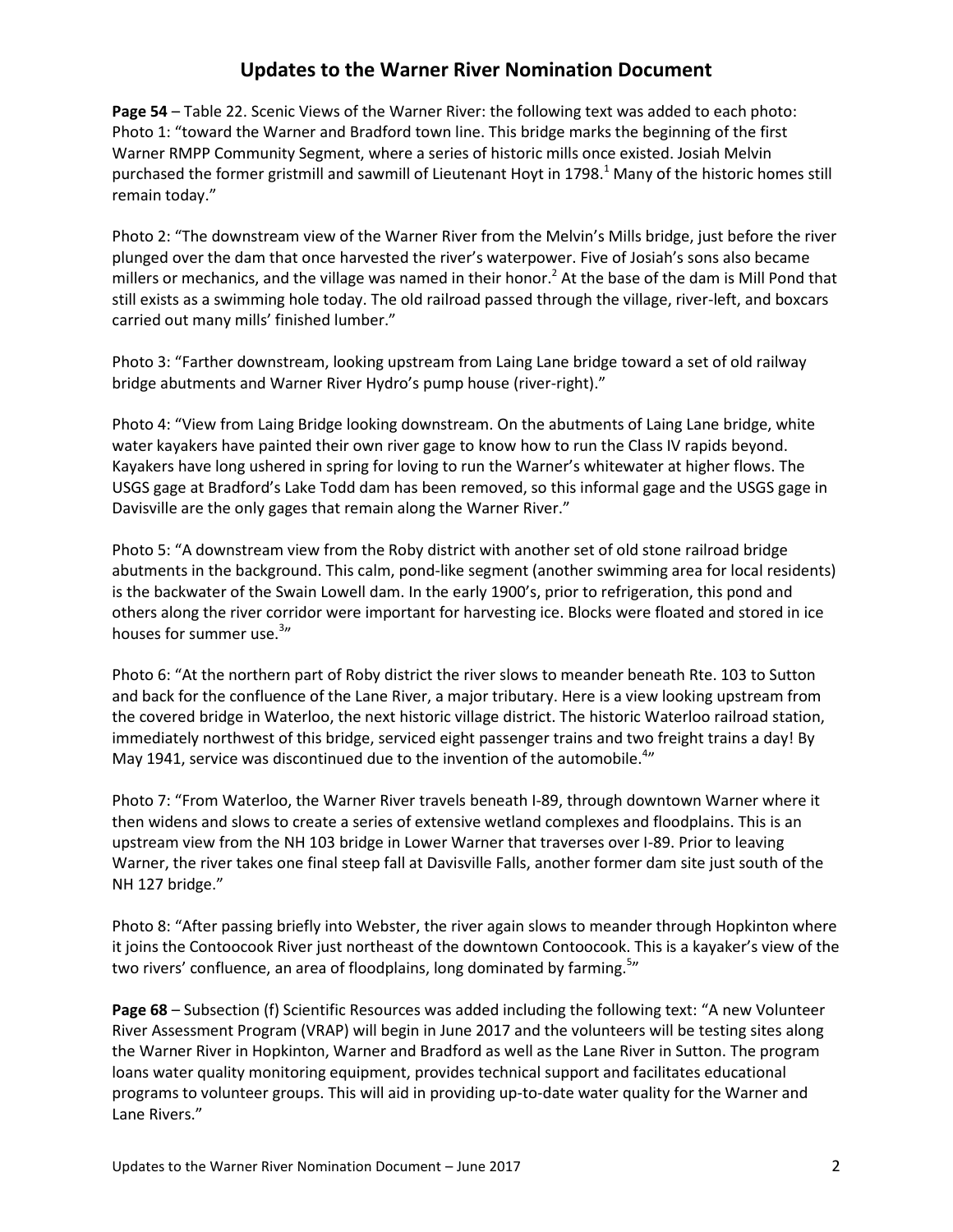"Both the Kearsarge Elementary School and Bradford fifth grade students incorporate trout spawning into the curriculum. The trout are then released into the Warner River at the Bradford Pines Natural Area. Ben's Watershed study (Appendix F & F1)."

"Other schools in the watershed Kearsarge Regional Middle School and Kearsarge Regional High School (KRHS) also incorporate this program and study their immediate watershed to find an appropriate release site (tributaries to the Warner River). KRHS students built a rain garden in autumn of 2016 to help better protect their brook trout stream where Trout Unlimited once found sixty young of the year's brook trout."

"In 2016, students from Colby-Sawyer College and New England College interviewed with Trout Unlimited to serve as a Warner River Watershed Conservation Project intern. In 2016, the intern trained with the NH Geologic survey to learn proper culvert assessment protocol and conducted culvert crossing assessments for aquatic organism passage, hydraulic capacity and geomorphic compatibility. This data was submitted to NHGS and NHDOT, the intern assisted with the State review of the data. Interns for 2016 and 2017 have engaged with riparian landowners to test streams for trout populations and to educate landowners on habitat preservation."

"Ben Nugent of NH Fish & Game and a member of the Warner River Nomination Committee has a part of an ongoing cooperative study between NH Fish & Game and Trout Unlimited: Basil W. Woods, Jr. The goal of the study is to provide a plan to protect wild brook trout populations and their habitats within the Warner River Watershed. A document summarizing the project's efforts from 2008 to 2013 can be found in Appendix F as well as specific species profiles (Appendix F1)."

**Page 70** – Removal of Points System as it is no longer required. This information was listed in Draft Document before Nomination Checklist.

**Page 70** –Checked box (f) Documentation of notification of the nomination to elected public officials of all municipalities through which each nominated river or segment flows.

**Page 70** – Check boxes (9) and (10) are reversed in order from the Draft and the text has been condensed to fit on one line – the meaning did not change.

**Page 70** – Check box (14) added Public access as its own category and subsequent numbering changed.

**Page 71** – Check box (19) added Scientific resources as its own category.

Page 71 – Hard copy requirement was reduced to 1 copy.

**Appendix A**. Map Set – Map 13: Stream Order. A note was added to the map reading: "Because the Warner River is a  $5<sup>th</sup>$  order stream along its entire nominated length, no change in the application of RSA-483B will be incurred by the designation of the Warner River into the RMPP."

**Appendix B**. Letters of Support. Additional letters added include: Hopkinton Planning Board, The Nature Conservancy, Trout Unlimited: New Hampshire Council, Upper Merrimack River Local River Management Advisory Committee, Warner Historical Society, Warner Planning Board, and Webster Planning Board.